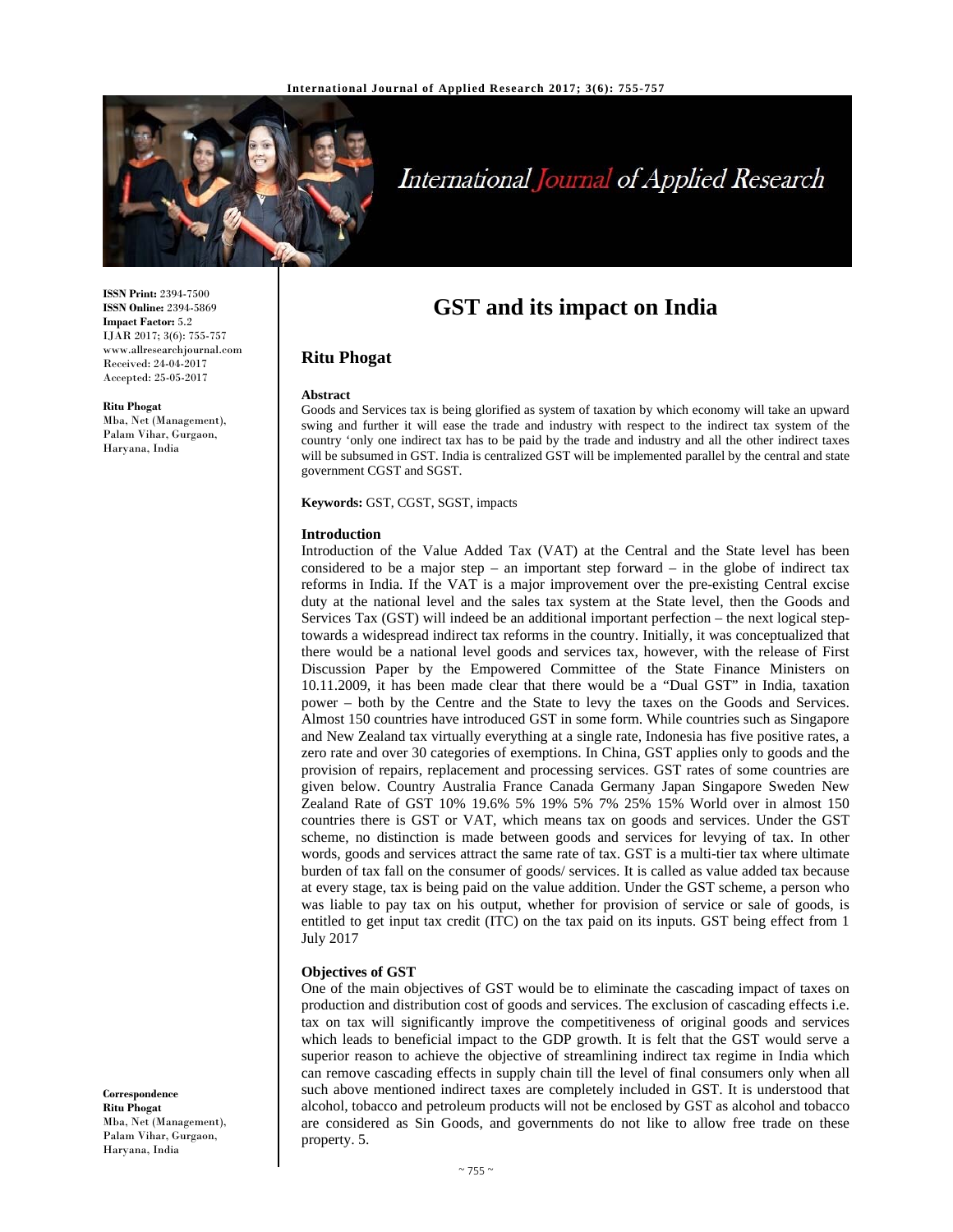## **Challenges**

# **With respect to Tax Threshold**

The threshold limit for turnover above which GST would be levied will be one area which would have to be strictly looked at. First of all, the threshold limit should not be so low to bother small scale traders and service providers. It also increases the allocation of government resources for such a petty amount of revenue which may be much more costly than the amount of revenue collected. The first impact of setting higher tax threshold would naturally lead to less revenue to the government as the margin of tax base shrinks; second it may have on such small and not so developed states which have set low threshold limit under current VAT regime.

## **With respect to nature of taxes**

The taxes that are generally included in GST would be excise duty, countervailing duty, cess, service tax, and state level VATs among others. Interestingly, there are numerous other states and union taxes that would be still out of GST.

## **With respect to number of enactments of statutes**

There will two types of GST laws, one at a centre level called 'Central GST (CGST)' and the other one at the state level - 'State GST (SGST)'. As there seems to have different tax rates for goods and services at the Central Level and at the State Level, and further division based on necessary and other property based on the need, location, geography and resources of each state.

## **With respect to Rates of taxation**

It is true that a tax rate should be devised in accordance with the state's necessity of funds. Whenever states feel that they need to raise greater revenues to fund the increased expenditure, then, ideally, they should have power to decide how to increase the revenue.

## **With respect to tax management and Infrastructure**

It depends on the states and the union how they are going to make GST a simple one. Success of any tax reform policy or managerial measures depends on the inherent simplifications of the system, which leads to the high conformity with the administrative measures and policies.

# **Opportunities**

## **An end to cascading effects**

This will be the major contribution of GST for the business and commerce. At present, there are different state level and centre level indirect tax levies that are compulsory one after another on the supply chain till the time of its utilization.

## **Growth of Revenue in States and Union**

It is expected that the introduction of GST will increase the tax base but lowers down the tax rates and also removes the multiple point This, will lead to higher amount of revenue to both the states and the union.

## **Reduces transaction costs and unnecessary wastages**

If government works in an efficient mode, it may be also possible that a single registration and single compliance will suffice for both SGST and CGST provided government produces effective IT infrastructure and integration of such infrastructure of states level with the union.

## **Eliminates the multiplicity of taxation**

One of the great advantages that a taxpayer can expect from GST is elimination of multiplicity of taxation. The reduction in the number of taxation applicable in a chain of transaction will help to clean up the current mess that is brought by existing indirect tax laws.

**One Point Single Tax Another feature that GST must hold is it should be 'one point single taxation':** This also gives a lot of comforts and confidence to business community that they would focus on business rather than worrying about other taxation that may crop at later stage. This will help the business community to decide their supply chain, pricing modalities and in the long run helps the consumers being goods competitive as price will no longer be the function of tax components but function of sheer business intelligence and innovation.

## **Reduces average tax burdens**

Under GST mechanism, the cost of tax that consumers have to bear will be certain, and GST would reduce the average tax burdens on the consumers.

## **Reduces the corruption**

It is one of the major problems that India is overwhelmed with. We cannot expect anything substantial unless there exists a political will to root it out. This will be a step towards corruption free Indian Revenue Service.

# **Justification of GST:**

The introduction of GST at the Central level will not only include comprehensively more indirect Central taxes and integrate goods and service taxes for the purpose of set-off relief, but may also lead to revenue gain for the Centre through widening of the dealer base by capturing value addition in the distributive trade and increased compliance. In the GST, both the cascading effects of CENVAT and service tax are removed with set-off, and a constant chain of set-off from the original producer's point and service provider's point up to the retailer's level is established which reduces the burden of all cascading effects. This is the real meaning of GST, and this is why GST is not simply VAT plus service tax but an improvement over the previous system of VAT and disjointed service tax. Moreover, with the introduction of GST, burden of Central Sales Tax (CST) will also be removed. The GST at the State-level is, therefore, justified for-

- a) Additional power of levy of taxation of services for the **States**
- b) System of comprehensive set-off relief,
- c) Subsuming of several taxes in the GST

## **Dual GST**

Dual GST means, the proposed model will have two part called

- 1. CGST Central goods and service tax for levied by central Govt.
- 2. SGST State goods and service tax levied by state Govt. There would have multiple statute one CGST statute and SGST statute for every state.

## **Positive Impact of GST**

 A unified tax system removing a bundle of indirect taxes.